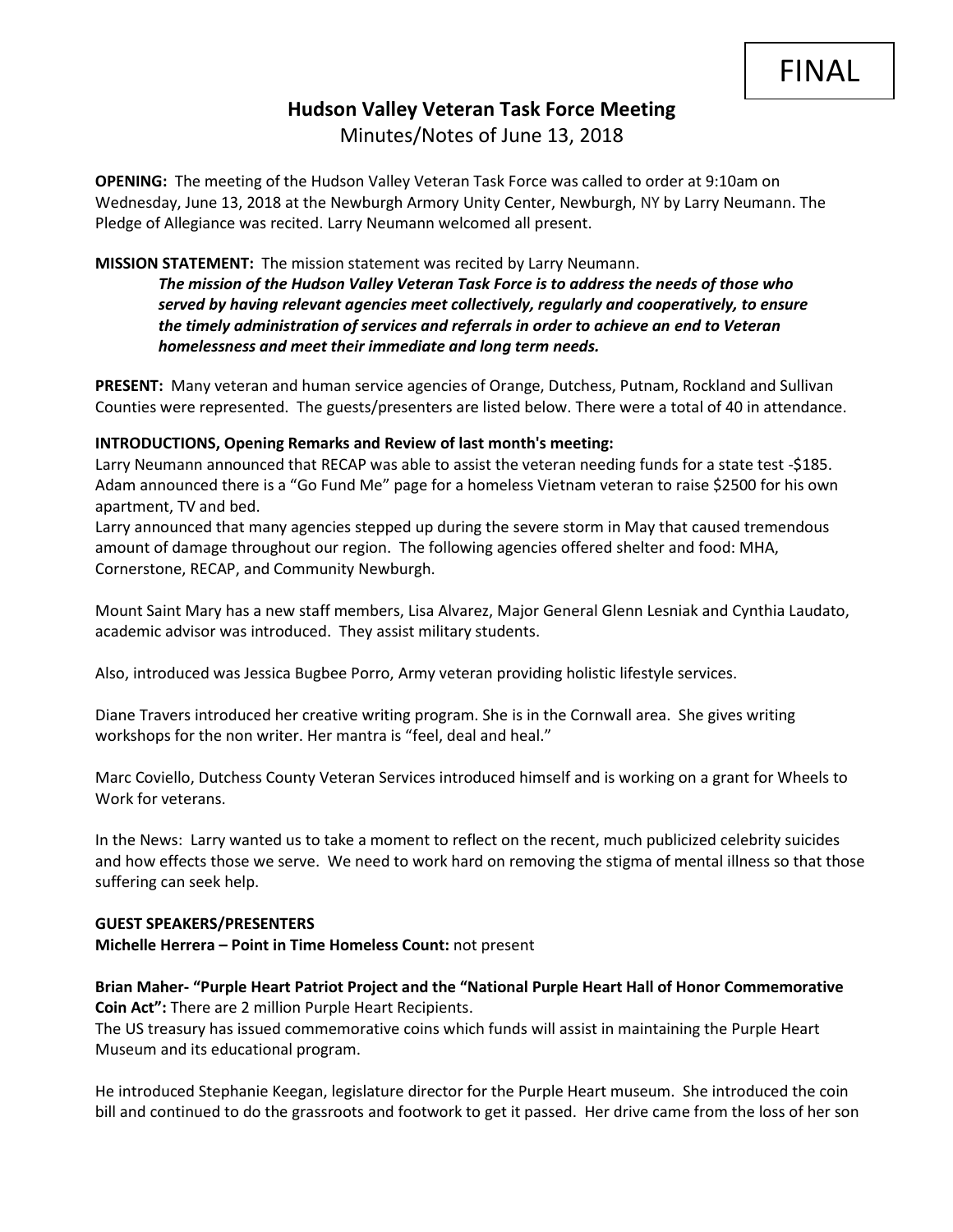who suffered from PTSD. She fought for his honorable discharge status so he could receive much needed treatment. Before her son passed of a blood infection, he was looking to work with veterans to get their veterans in a timely manner. Question: Is this a specific campaign? Yes, but other work is being done. She asked we continue to know our Veteran Act and share the information on local resources.

# **Everett Cox – 'Crazy Vet'** monologue:

Everett is very instrumental in arts programs with veterans. Everyone seemed to appreciate and were moved by this performance.

# **Christine Bruckner – Squirrelwood Equine Therapy video:**

The video was of participants of the program. Some quotes: Soldiers return and have no new purpose. "Without purpose there is chaos." "The horses are a buffer for your anxiety." "…helps me with my anger; … helps me be patient."

# • **Dutchess County**

- o **VSO: Marc Coviello, Director, Dutchess County Veterans' Services** ■ Collaborate with Vet2Vet to assist and provide services
- o **Vet2Vet: Adam Roche, Program Manager, Vet2Vet Veterans' Peer Services,** excused.
	- **•** Friday,  $2^{nd}$  Annual
	- Car wash fundraiser in July  $21<sup>st</sup>$  Rock climbing, 50/50
- **Orange County**
	- o **VSO: Christian Farrell, Director - Orange County Veteran Services**, excused.
	- o **Vet2Vet: Larry Neumann, Program Coordinator –**
		- Reported on Gymkhana fundraiser -
- **Putnam County**
	- o **VSO: Karl Rohde, Director, Putnam County Veterans Service Agency**
		- Working with veteran who has been living in Jeep for 6 weeks. 2 weeks of check-ins.
		- NYS Senate Bill 8210
			- Will impact Veteran Service agencies
			- Unfunded mandate. Training needed for VS officers and purchase of software
			- 20,000 a year depending on size of county
	- o **Vet2Vet:** 
		- 3 trips to Renegade games with tickets, food and bouncy house for kids
- **Rockland County**
	- o **Vet to Vet: Ismael (Izzy) Quintana Jr., Veteran Outreach Coordinator**
		- 8 hour Mental Health First Aid course
		- May 21 VSO sponsored event for single older veterans
		- May 24 representation and program honored at county celebration at Piermont Pier
		- $\bullet$  June 1<sup>st</sup> Mental Health summit
		- June 3rd Yellow Ribbon Event
		- June  $9<sup>th</sup>$  Service Dog Info event -\$7,000 to train a dog
		- Veteran Farmer's Market vouchers available
		- June 30<sup>th</sup> Monthly Acupuncture program for veterans
		- June 30<sup>th</sup> Ball game free for veteran and 50% discount for family members
		- Bridges and Vet to Vet and VSO received to volunteer referrals and signed them up
- **Sullivan County**